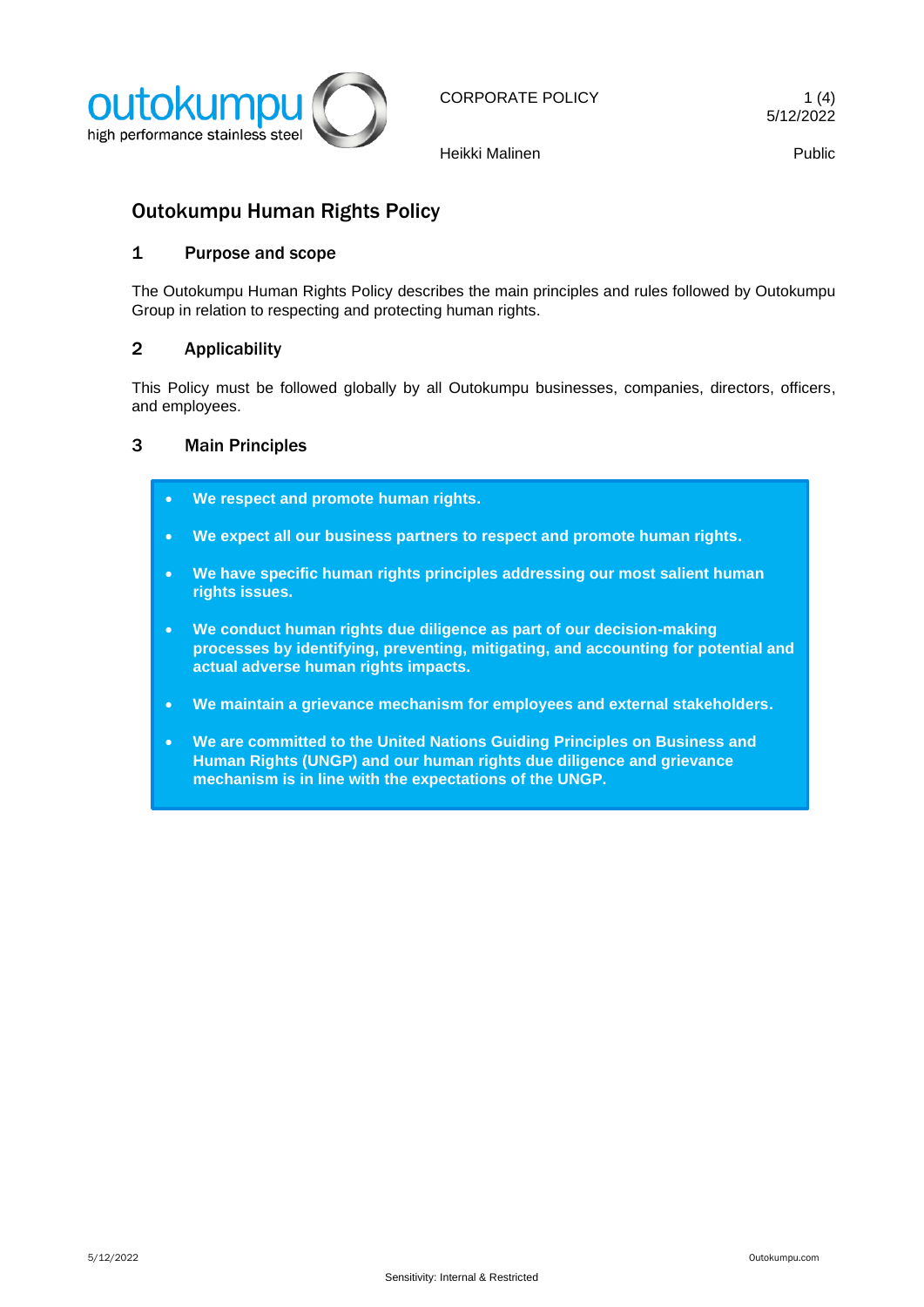

Heikki Malinen Public

## 4 Outokumpu Human Rights Policy

#### **General Commitment**

Outokumpu is committed to conduct its business with high integrity. We respect and promote human rights and conduct business in a safe, sustainable, and ethical manner. We acknowledge that it is our responsibility to address human rights impacts connected to our operations and our supply chain. This policy affirms our responsibility and commitment to respect human rights across our operations. Outokumpu expects its employees, business partners and other parties, whose own impacts may be directly linked to our operations, products, or services, to respect and not infringe upon human rights. We expect all our suppliers and sub-suppliers to respect and protect human rights as defined in our Supplier Requirements and our Code of Conduct.

Outokumpu's top management commits to respect and promote human rights. This policy is accepted by all members of our executive board.

We comply with all national laws and respect international human rights principles, including the *United Nations Universal Declaration of Human Rights*, the *International Covenant on Civil and Political Rights*, the *International Covenant on Economic, Social and Cultural Rights*, the *European Convention on Human Rights*, and the *International Labor Organization's Declaration on Fundamental Principles and Rights at Work*. We are committed to the *United Nations Guiding Principles on Business and Human Rights*, *OECD Guidelines for Multinational Enterprises* and to the *United Nations Global Compact* as signatories to the *United Nations Global Compact*.

#### **Specific human rights principles**

Our specific human rights principles address our most salient human right issues. The most salient human rights issues were identified by assessing human rights risks based on their scale, reach, remediability, and probability to occur. The matrix below shows groups of risks on the left-hand side and our most salient human rights issues on the top. A dark grey field indicates that the risk affects the human right. More information about our salient human rights issues can be found at: [https://www.outokumpu.com/en/sustainability/people-and-society/impact-on-society-and-human-rights.](https://www.outokumpu.com/en/sustainability/people-and-society/impact-on-society-and-human-rights)

| Affected human<br>rights:<br><b>Risks related to:</b>                                                  | <b>Right to</b><br>equality | <b>Health &amp;</b><br>safety | <b>Right to rest</b><br>and leisure | <b>Right to</b><br>environment | <b>Freedom from</b><br>discrimination<br>& other rights<br>related to<br>minorities | Freedom<br>from slavery | Children's<br>rights | <b>Indigenous</b><br>rights |
|--------------------------------------------------------------------------------------------------------|-----------------------------|-------------------------------|-------------------------------------|--------------------------------|-------------------------------------------------------------------------------------|-------------------------|----------------------|-----------------------------|
| <b>Supplier monitoring and</b><br>on-site assessments                                                  |                             |                               |                                     |                                |                                                                                     |                         |                      |                             |
| Truck driver's working<br>conditions                                                                   |                             |                               |                                     |                                |                                                                                     |                         |                      |                             |
| Human trafficking in<br>trucks or other parts of<br>the supply chain                                   |                             |                               |                                     |                                |                                                                                     |                         |                      |                             |
| <b>Workplace attractiveness</b>                                                                        |                             |                               |                                     |                                |                                                                                     |                         |                      |                             |
| Greenhouse gas<br>emissions of our own<br>and supplier's<br>operations contribute to<br>climate change |                             |                               |                                     |                                |                                                                                     |                         |                      |                             |
| ,, ,, ,, ,,                                                                                            |                             |                               |                                     |                                |                                                                                     |                         |                      |                             |

#### *Salient human rights issues*

*Human right affected*

 *Human right not affected*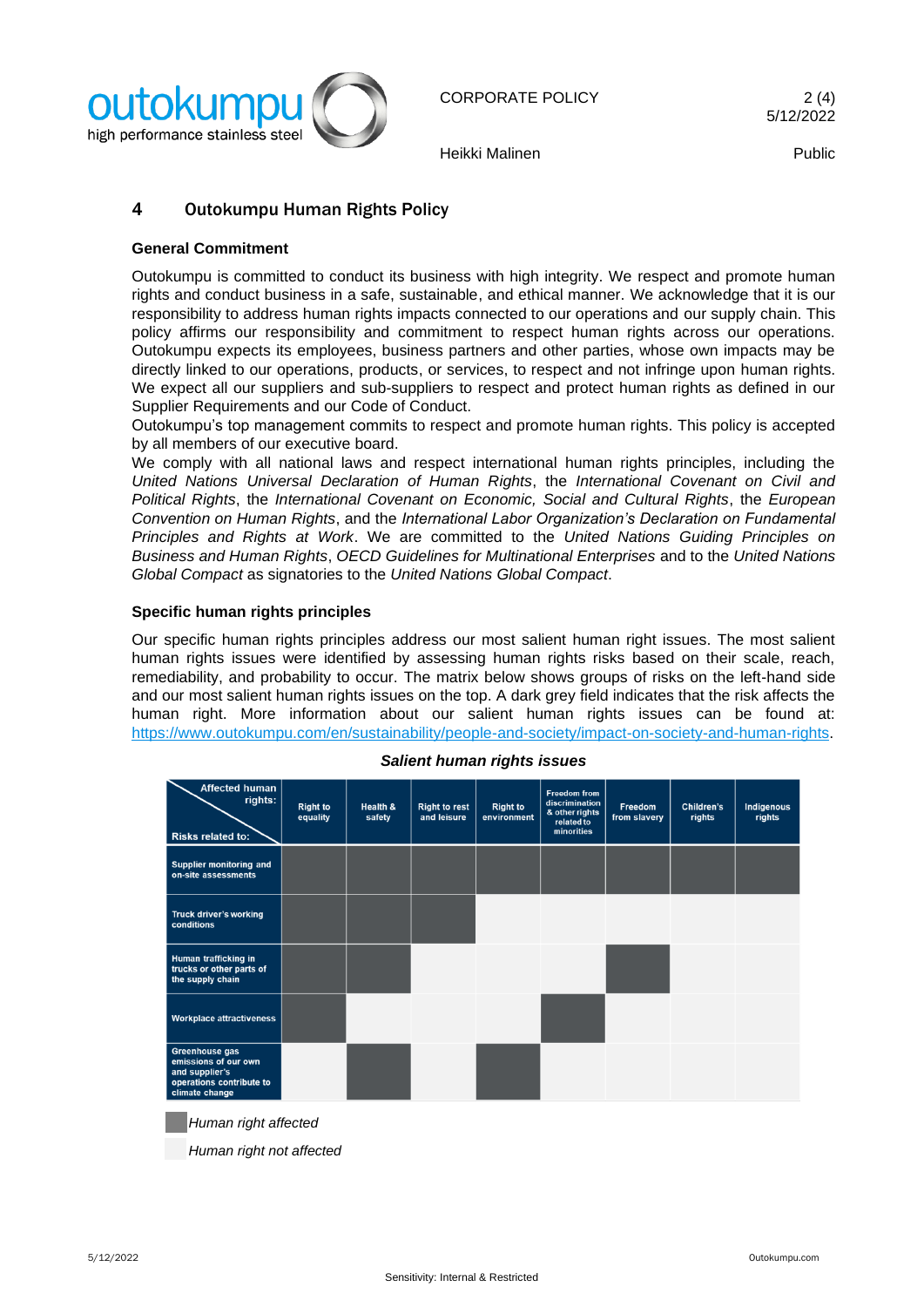

CORPORATE POLICY 3(4)

Heikki Malinen **Public** 

Health and safety is a key value and principle at Outokumpu. Our goal is zero accidents at work. We comply with, and expect all our employees, suppliers, and subcontractors, to follow all national and local legal regulations, safety laws, as well as our safety rules.

We are committed to treat all people working at Outokumpu in a fair and equal manner in accordance with international human rights. Our employees are treated with dignity, and we treat everyone equally in recruitment, opportunities, compensation, career progress and termination. We do not tolerate discrimination, intimidation, verbal, psychological, physical, or sexual harassment nor abuse at work such as humiliating or physical punishment. We comply with international standards on living wage, working hours, overtime, breaks, rests and leave periods.

We respect freedom of association. Our employees have rights to join worker's unions and councils in accordance with local law and international conventions.

Outokumpu does not accept the use of forced labor, bonded labor, slavery, or any form of modern slavery within Outokumpu or in its supply chain. We do not tolerate or accept any form of human trafficking. We do not tolerate restrictions of movement, excessive recruitment fees for employees, confiscation of identity documents and/or passports or withholding of wages.

*Child labor* is work that deprives children of their childhood, their potential, and their dignity, and that is harmful to physical and mental development. This includes engaging in work children who are under the minimum working age(s) set by national legislation or international standards. Outokumpu does not approve the use of child labor with no exceptions.

We are committed to and expect all our business partners, suppliers, sub-suppliers, and customers to protect the rights of indigenous peoples as laid out in the *Indigenous and Tribal Peoples Convention, 1989 (No. 169)* and the *United Nations Declaration on the Rights of Indigenous Peoples*. This includes but is not limited to their right to land and their right to *free, prior, and informed consent (FPIC)* when exploration or exploitation of resources of their lands is permitted or undertaken.

We recognize and respect the work of human rights defenders and condemn all forms of human rights violations against human rights defenders.

Outokumpu recognizes the importance of a clean, healthy, and sustainable environment as critical to the enjoyment of all human rights. We are committed to protect the climate, to manage and use natural resources in a sustainable way, to limit pollution of air, land, and water, to strict management of chemicals and waste, and to protect biodiversity and the services provided by ecosystems.

### **Human rights and related process**

In accordance with the *United Nations Guiding Principles on Business and Human Rights*, we commit to respect human rights, and we undertake human rights due diligence as part of our corporate decision-making process. We conduct human rights due diligence by identifying, preventing, mitigating, and accounting for potential and actual adverse human rights impacts that our operations may cause, contribute, or be linked to. Outokumpu has conducted a human rights risk assessment for its operations.

The Human Rights policy complements other policies, such as the Outokumpu Code of Conduct and other applicable policies. Our Code of Conduct and Supplier Requirements include a specific section on human rights. Outokumpu is committed to using leverage with our partners, suppliers, subsuppliers, and customers to address potential and actual adverse impacts on human rights.

We maintain a grievance mechanism for employees and external stakeholders, including communities which is an anonymous whistleblowing channel that can be used by any stakeholder and is found on our website. We acknowledge our responsibility to ensure that it is fair, accessible, and transparent. We encourage our suppliers, their sub-suppliers and all their employees to report any suspected violations or non-compliance directly to Outokumpu. Outokumpu attempts to find an amicable solution and a remedy most suited for each situation.